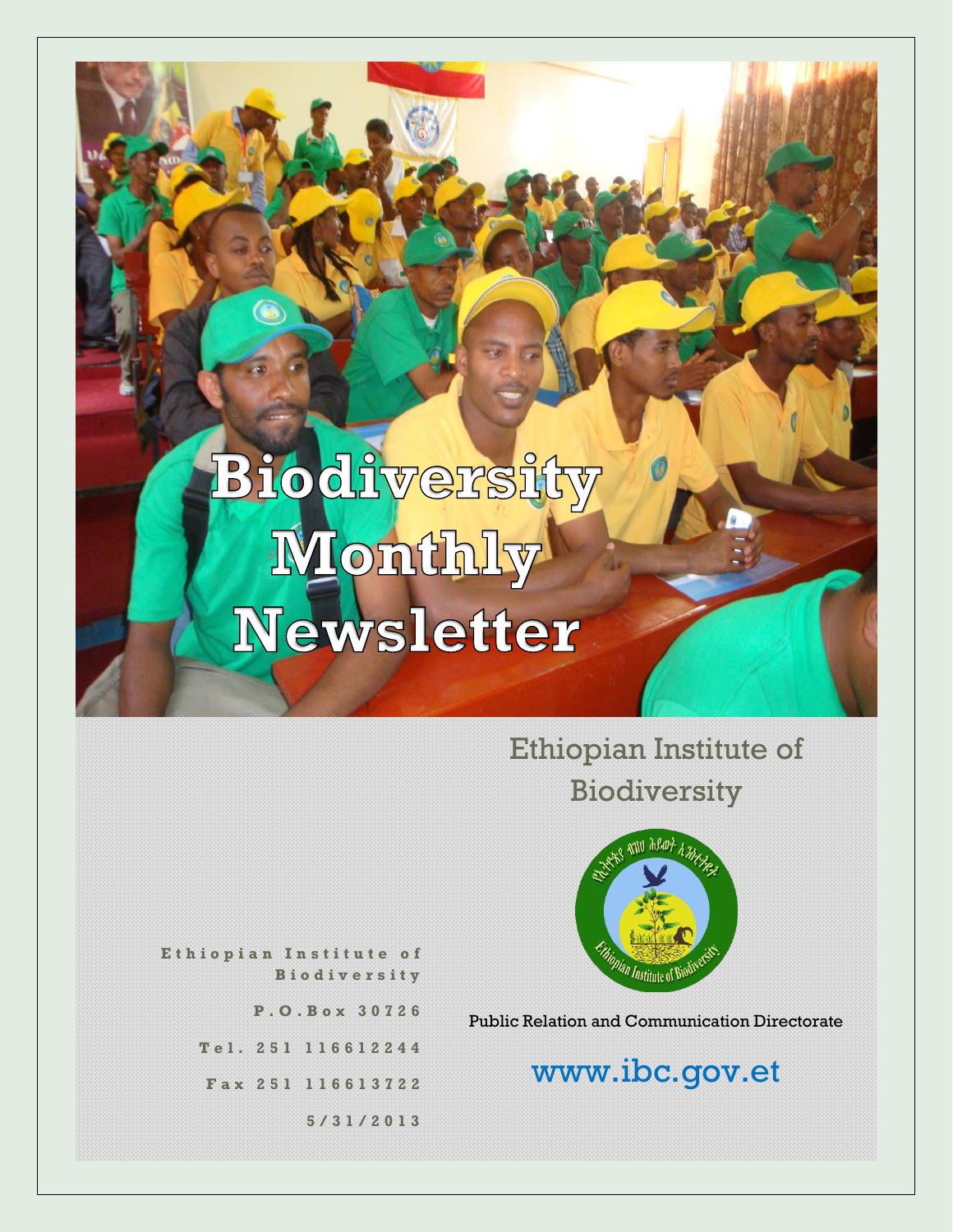**Biodiversity Loss Becoming Major Threat for Farmed Plants and Livestock Breeds**

**May 27**– A decline in the diversity of farmed plants and livestock breeds is gathering pace, threatening future food supplies for the world"s growing population, the head of a new United Nations panel on biodiversity said on Monday.

Preserving neglected animal breeds and plants was necessary as they could have genes resistant to future diseases or to shifts in the climate to warmer temperatures, more droughts or downpours, Zakri Abdul Hamid said.

"The loss of biodiversity is happening faster and everywhere, even among farm animals," Zakri told a conference of 450 experts in Trondheim, central Norway, in his first speech as founding chair of the U.N. biodiversity panel.

Many traditional breeds of cows, sheep or goats have fallen out of favour, often because they yield less meat or milk than new breeds. Globalisation also means that people"s food preferences narrow down to fewer plants.

Zakri said there were 30,000 edible plants but that just 30 crops accounted for 95 percent of the energy in human food that is dominated by rice, wheat, maize, millet and sorghum.

He said it was "more important than ever to have a large genetic pool to enable organisms to withstand and adapt to new conditions." That would help to ensure food for a global population set to reach 9 billion by 2050 from 7 billion now.

Zakri noted that the U.N."s Food and Agriculture Organization estimated last year that 22 percent of the world"s livestock breeds were at risk of extinction. That means there are fewer than 1,000 animals in each breed.

The extinctions of some domesticated animals and plants was happening in tandem with accelerating losses of wild species caused by factors such as deforestation, expansion of cities, pollution and climate change, he said.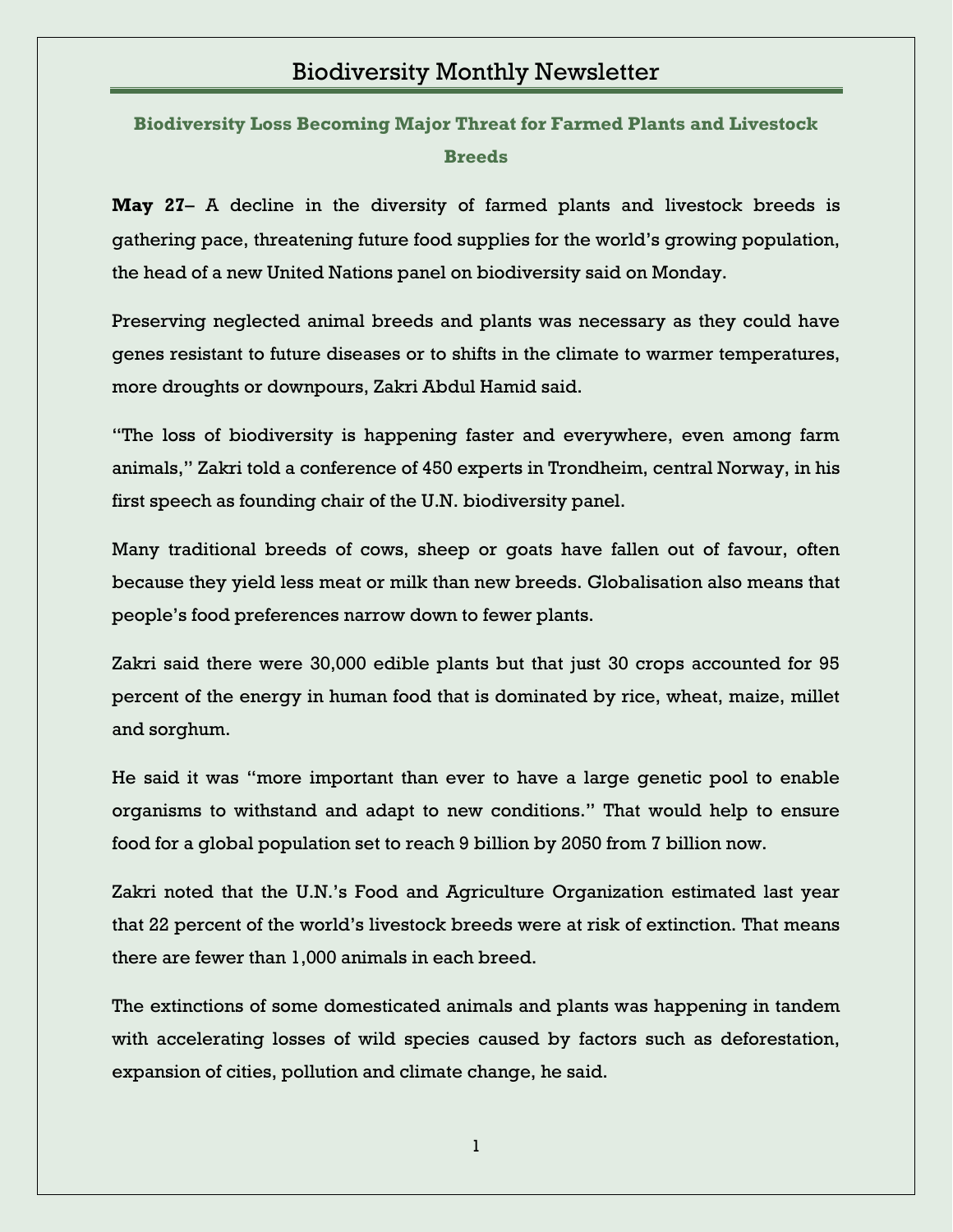Irene Hoffmann, chief of the FAO"s animal genetic resources branch, told Reuters that eight percent of livestock breeds had already become extinct. Many nations had started breeding programmes for rare livestock, from llamas to pigs. Some were freezing embryos or even stem cells that might be used in cloning, she said.

In 2010, governments set goals including halting extinction of known threatened species by 2020 and expanding the area set aside in parks or protected areas for wildlife to 17 percent of the Earth"s land surface from about 13 percent now. **Reuters**

#### **Biodiversity Day Colorfully Celebrated in Ethiopia**

**22 May 2013:** The International Day for Biological Diversity was colorfully celebrated in Arbaminch on May 22, 2013 with various events such as scientific conference, field visits and sports. The celebration was officially opened by the speech of Arbaminch university president Dr. Feleke Woldeyes.

This year's theme was "Water and Biodiversity". In his key note address Dr. Gemedo Dalle, Director General of the Institute of Biodiversity Conservation, said that this year's biodiversity day is celebrated for  $12<sup>th</sup>$  time in the world. The theme **Water and Biodiversity** was chosen to coincide with the United Nations designation of 2013 as the International Year of Water Cooperation. Designation of IDB 2013 on the theme of water provides Parties to the Convention on Biological Diversity (CBD) and the public at large the opportunity to raise awareness about this vital issue, and to increase positive action. .

According to Dr. Gemedo, ""If biodiversity is conserved properly, by becoming natural Engineers, water will be filtered and the natural evaporation and transpiration process/cycle continues normally. However, the loss of biodiversity is bringing big water crisis in the world.""

Different research papers were presented by different researchers on the two days scientific conference. The day was celebrated by IBC staff, Arbaminch University lecturers staff, and invited guests from different university and institutions. Source: **IBC**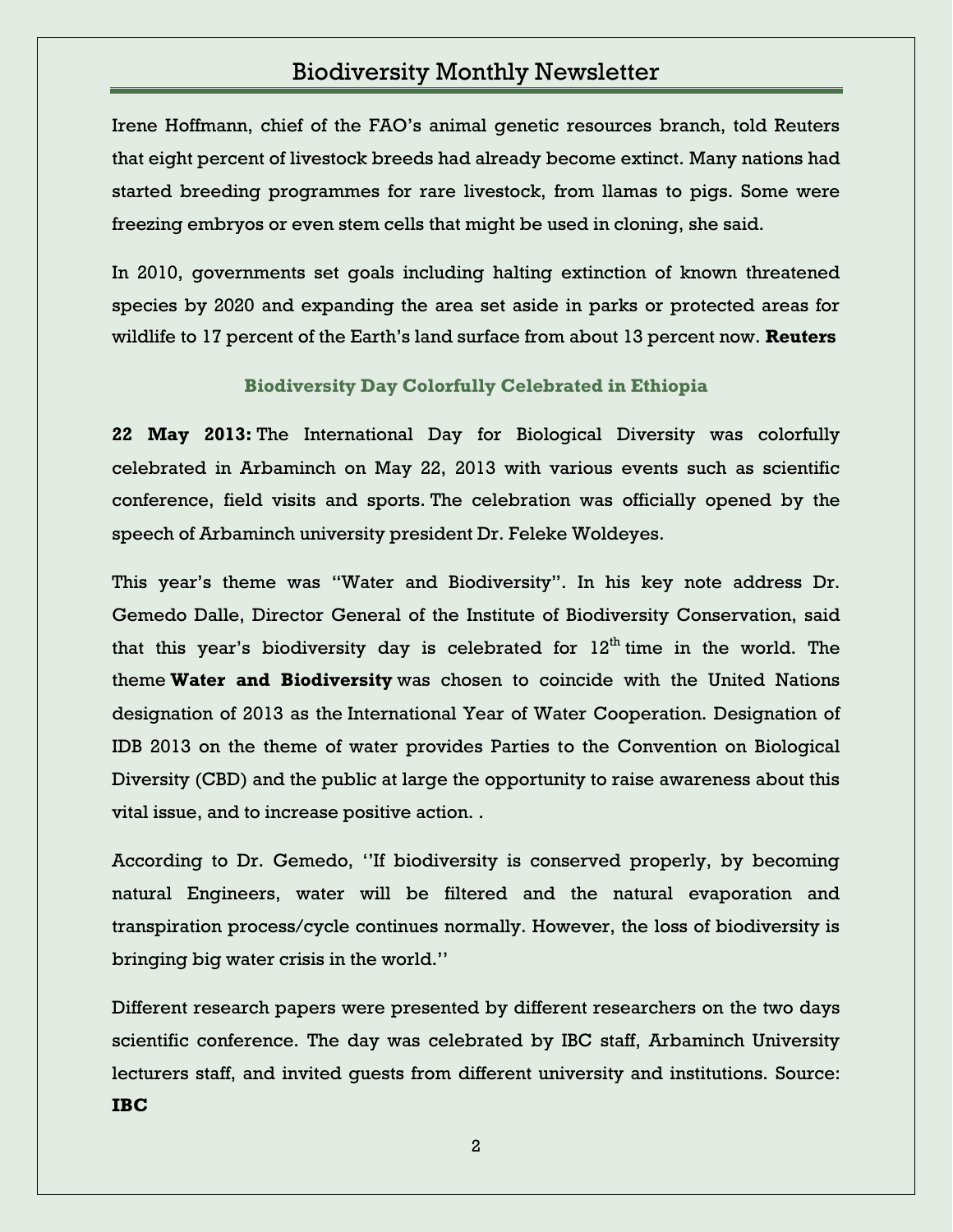**MoU signed to establish a relationship between Lanzhou University and IBC**

**20 May 2013,** LZU and IBC signed a memorandum of understanding (MoU) to establish a relationship whereby the Parties may exchange information and seek and implement programs and activities of mutual interest.

LZU and IBC agreed that it is in their mutual interest to collaborate in the exchange of information on a wide range of natural resources and environmental management related issues especially biodiversity conservation, ecosystem monitoring and management, sustainable utilization and activities which may be of mutual interest.

The activities include, but are not limited to, the following: collaborate on biodiversity conservation and sustainable utilization with focus on research, capacity development and public awareness raising; establishment of a remote sensing images processing center in Ethiopia; application of research findings and technology transfer; establishing/strengthening of the infrastructure for ecological related activities in the IBC; establish demonstration stations on ecosystem monitoring and plant resources in Ethiopia and collaborate on ecosystem restoration/rehabilitation in Ethiopia.

Lanzhou University, founded in 1909, is a major research university located in Lanzhou, Gansu Province, China. It is one of the key universities under Ministry of Education, China. It is also the best comprehensive university in northwest of China. Lanzhou University is active in developing international education exchange and cooperation through the international exchange of post-graduate students, visiting scholars and scientific research cooperation with universities and organizations in more than 30 foreign countries and regions

IBC was established in 1976 and has a long history of success in research and scientific programs aimed at the proper conservation, sustainable utilization and access and benefit sharing of Ethiopia"s Biodiversity and associated indigenous knowledge. Source: **IBC**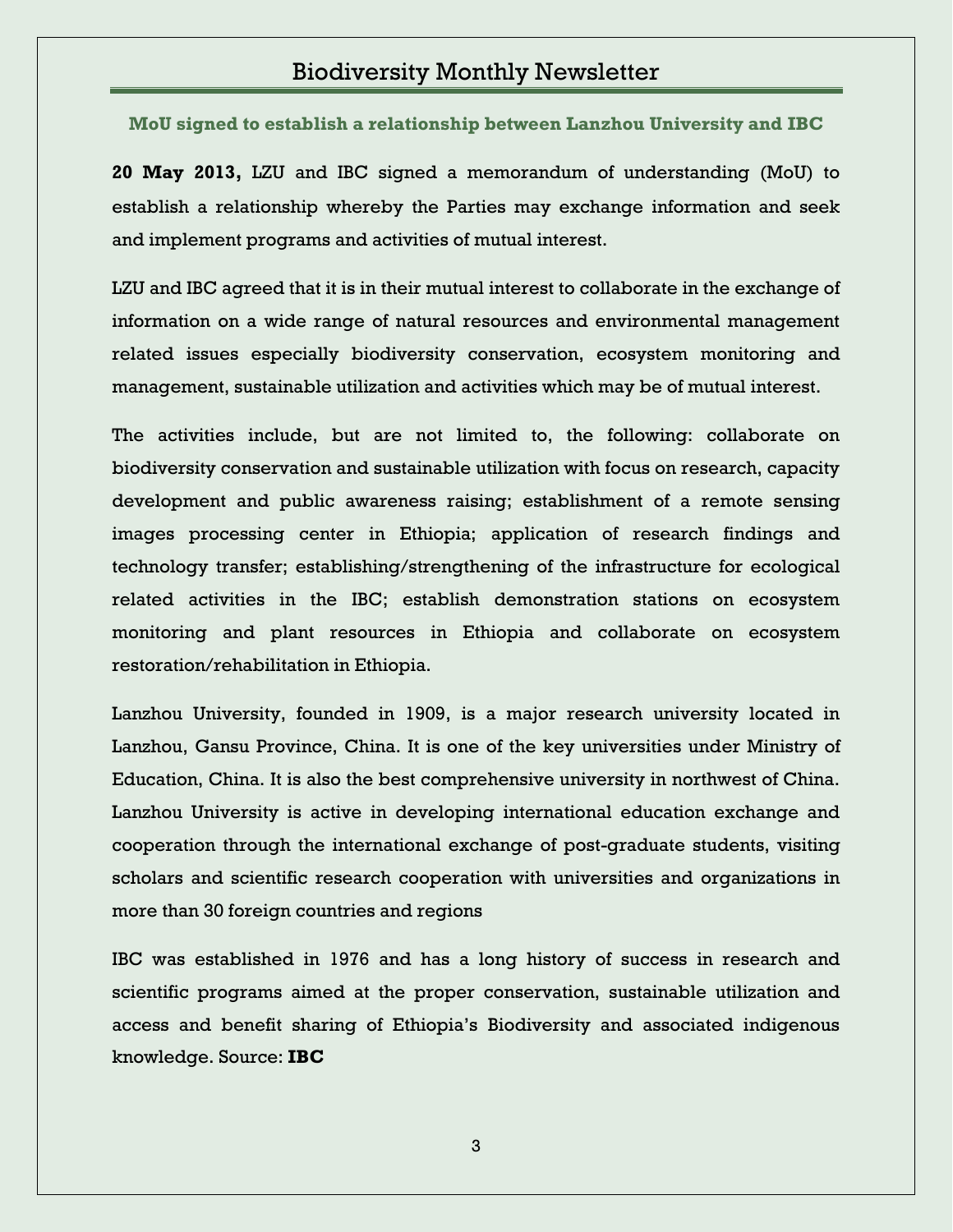**AMU and IBC agreed to establish relationships on areas of mutual interest**

**22 May 2013:** Arba Minich University (AMU) and Institute of Biodiversity Conservation (IBC) signed a memorandum of understanding to collaborate on activities of mutual interest. The purpose of the MOU is to establish a relationship by and between AU and IBC where by the parties may exchange information and seek and implement programs and activities of mutual interest.

Some of the activities of mutual interest, among others, include: pursuing joint research collaborations in all areas of natural resources and environmental sciences including but not limited to biodiversity conservation, molecular biology/ biotechnology, medicinal plants, environmental protection, microbiology, indigenous knowledge, access and benefit sharing; collaboration in research, teaching and conducting training programs and workshops; exchange of information on biodiversity conservation, sustainable utilization and access and benefit sharing.

Arba Minch University is a governmental university which offers undergraduate and graduate programs. Before its inauguration as a University, it was known as Arba Minch Water Technology Institute (AWTI) offering a qualified course in water resources planning, design and development. AWTI was established in 1986 with the objective of creating a skilled and qualified manpower vital for the effective utilization and exploitation of water resources for various aspects of national development.

IBC was established in 1976 and has a long history of success in research and scientific programs aimed at the proper conservation, sustainable utilization and access and benefit sharing of Ethiopia"s Biodiversity and associated indigenous knowledge. **IBC**

**Inception workshop to support the ratification and entry into force of the Nagoya Protocol convened**

**11 May 2013, Addis Ababa:** An inception workshop to support the ratification and entry into force of the Nagoya Protocol on Access and Benefit Sharing (ABS) was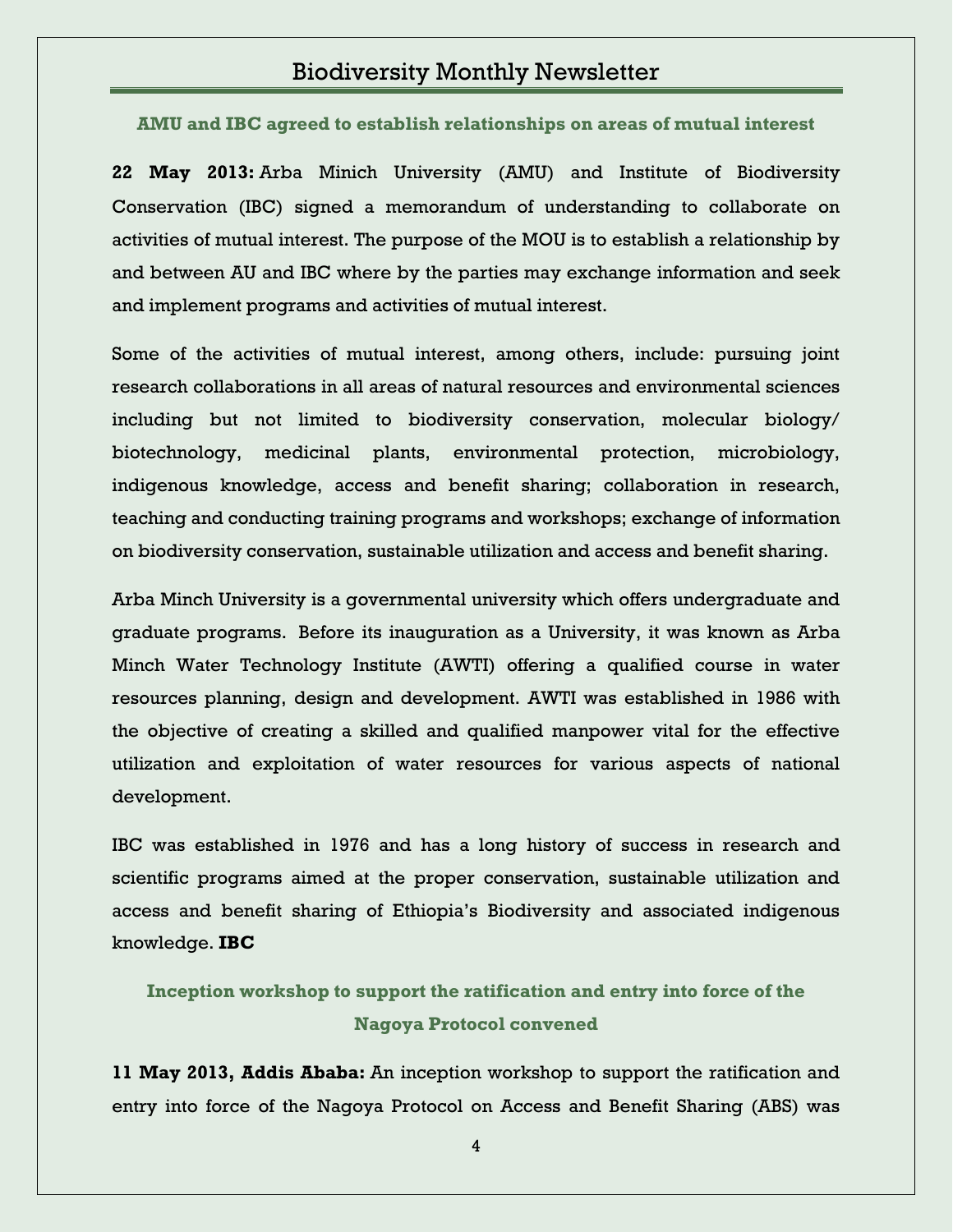conducted here in Addis Ababa from 7-10 May 2013 with the objective of sharing experiences and good practices on the ratification and accession processes of the Nagoya Protocol.

H.E Ato Sileshi Getahun, State Minister, Ministry of Agriculture, warmly welcomed participants and delivered an opening remark. In his opening remark, H.E said that "…Ethiopia has taken a number of fundamental measures to conserve biological resources prior and after the ratification of the Convention on Biological Diversity (CBD). The upgrading of the former Plant Genetic Resources Center to the Institute of Biodiversity Conservation (IBC) to accommodate forest, animal and microbial genetic resources and the associated indigenous knowledge was the first step. Following its reestablishment, a National Policy on the Conservation and Research of biological resources was issued. As per the provision in Article 6 of the CBD, the country developed and published the Ethiopian Biodiversity Strategy and Action Plans (NBSAP)."

He also stated that after ratifying the CBD and the International Treaty on Plant Genetic Resources for Food and Agriculture (IT-PGRFA) as well as adopting international model laws and guidelines, Ethiopia issued a proclamation and regulation on Access to Genetic Resources and Community Knowledge, and Community Rights.

After six years of negotiations, the Nagoya Protocol on Access to Genetic Resources and the Fair and Equitable Sharing of Benefits Arising from their Utilization to the Convention on Biological Diversity was adopted at the tenth meeting of the Conference of the Parties on 29 October 2010, in Nagoya, Japan. The Protocol significantly advances the Convention's third objective by providing a strong basis for greater legal certainty and transparency for both providers and users of genetic resources.

Specific obligations to support compliance with domestic legislations or regulatory requirements of the Party providing genetic resources and contractual obligations reflected in mutually agreed terms are a significant innovation of the Protocol. These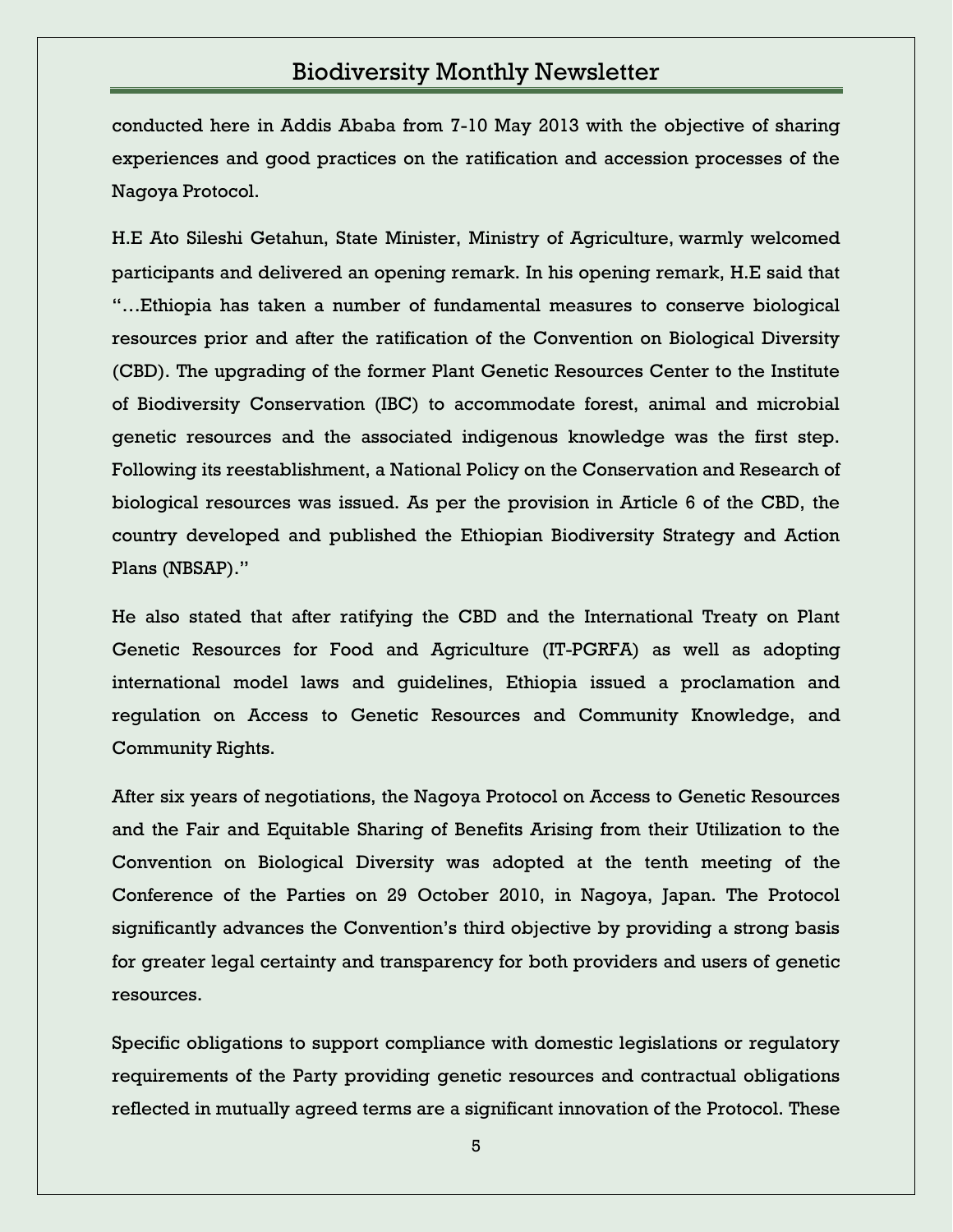compliance provisions as well as provisions establishing more predictable conditions for access to genetic resources will contribute to ensuring the sharing of benefits when genetic resources leave a Party providing genetic resources.

Generally, the Protocol is a major turning point for proper implementation of the Access and Benefit Sharing agreements and follow-up in Ethiopia and elsewhere. Many of the articles of the protocol are more or less included in the existing ABS laws of Ethiopia and it is strongly believed that the Protocol will boost their implementation especially when negotiations and agreements are made between Ethiopia and foreign companies.

Cognizant to this fact, Ethiopia acceded the protocol a year ago being one of the 16 champion countries and parties particularly developing countries are eagerly waiting for the entry into force of the protocol. There remain still 34 countries to ratify the protocol for its entry into force.

Ethiopia and other countries which ratified/acceded the protocol shared their experiences. Dr. Gemedo Dalle, presenting Ethiopian Experience, pointed out that members of Ethiopian Parliament delivered their paramount help in promoting the ratification of the Nagoya Protocol. Awareness creation through media, workshops and face-to-face discussions with higher officials were held as part of the ratification process. He acknowledged Ethiopian Government for its responsible action in availing all necessary support and ratifying the Nagoya Protocol.

Dr. Gemedo said "The Government was seriously following up the process and we were challenged particularly by the Ethiopian Parliament members on its progress. And finally we were able to ratify the Protocol. Involving all responsible stakeholders and officials is crucial in such cases. Funds are also required to carry out different activities prior to ratification, however, it does not cost as much if we are really interested in ratifying the protocol. For example, we did the ratification using small government funds. We must not forget that Africa was at the forefront in developing the Protocol and we have to ratify it without taking time for Africa"s benefit."